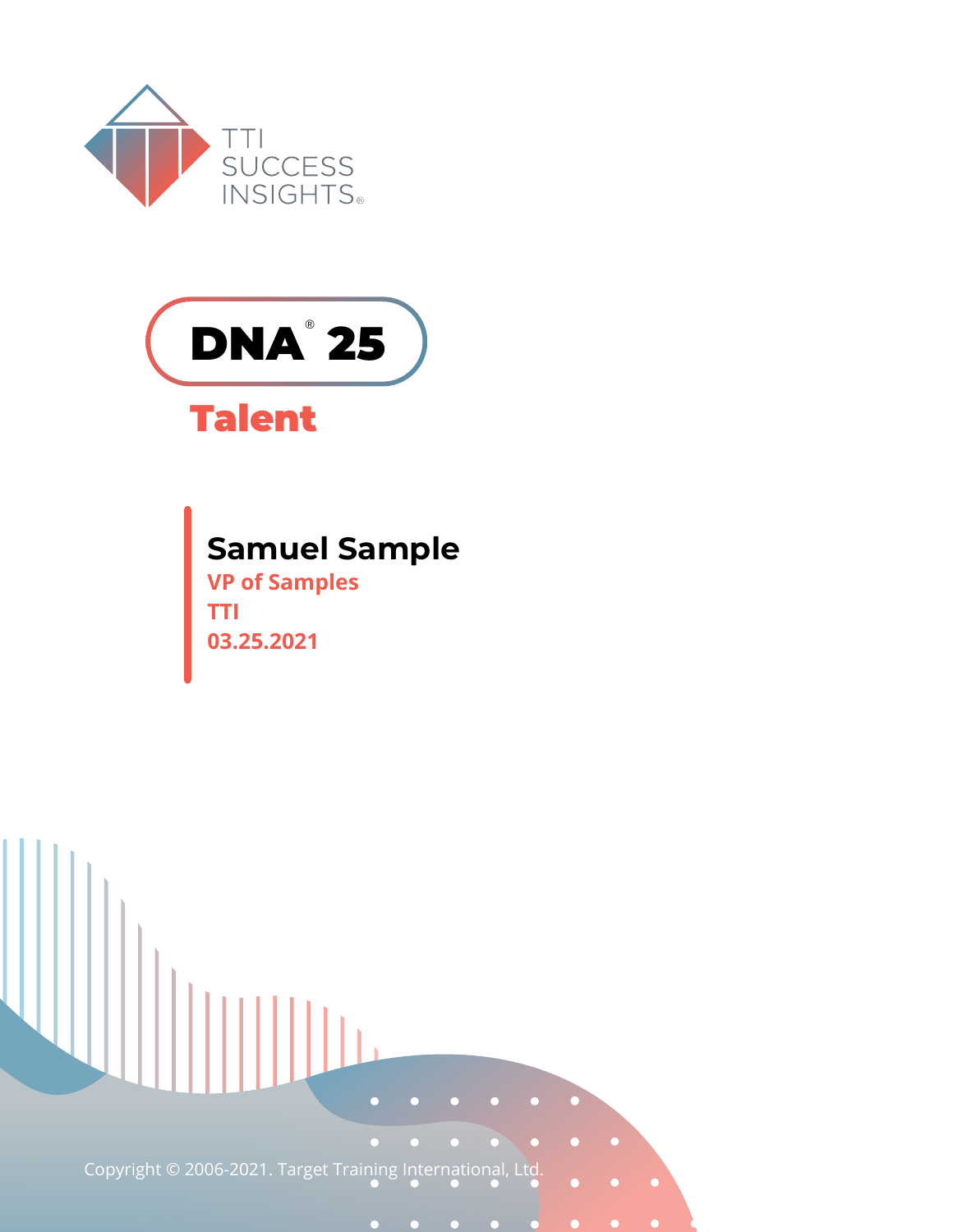## <span id="page-1-0"></span>**Table of Contents**

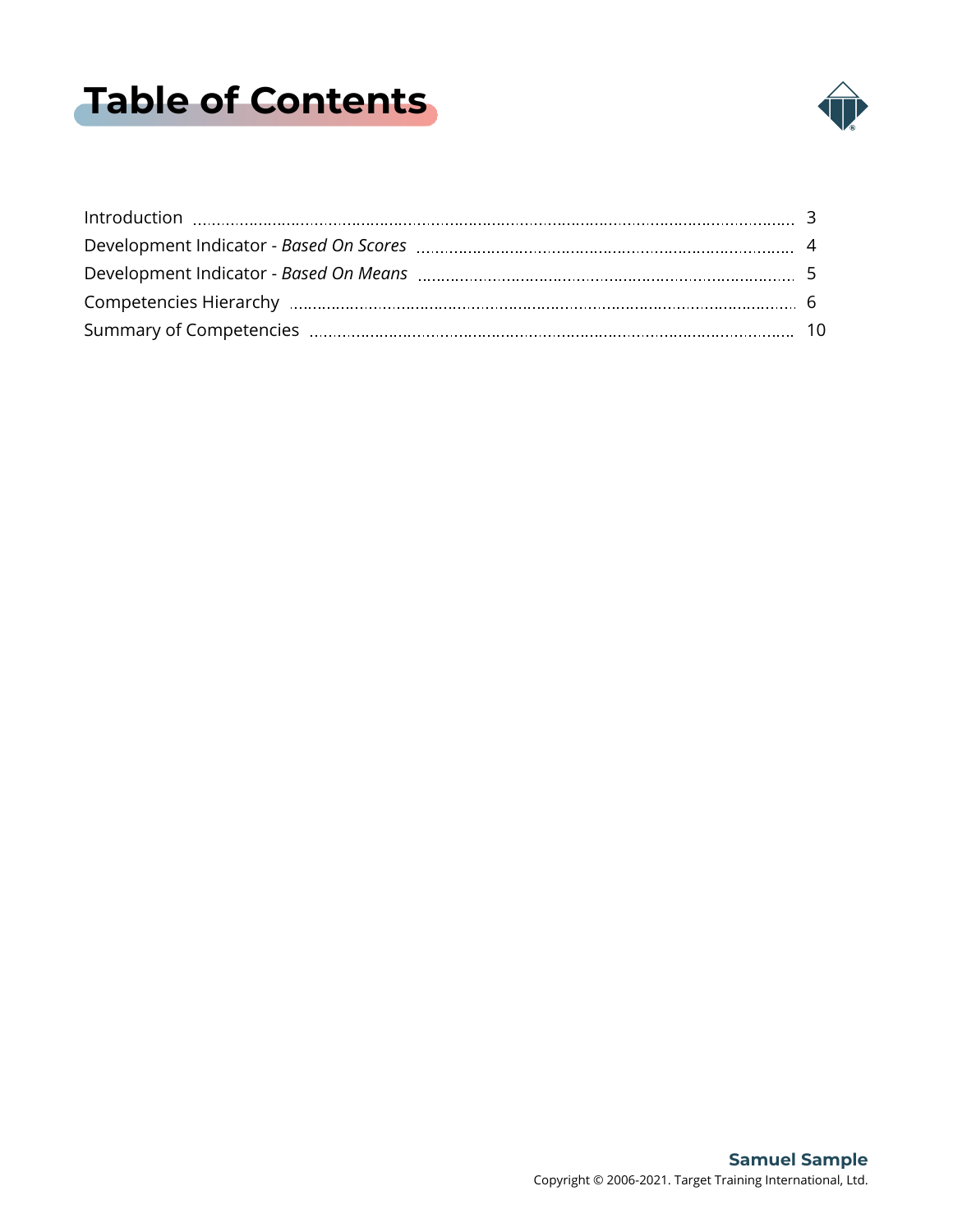<span id="page-2-0"></span>



Your success in any job depends on the value of your contribution to the organization. Managers, mentors and professional coaches can encourage, advise and guide you as you grow professionally. However, the ultimate responsibility for your career development is yours and yours alone.

This report is designed to assist you in managing and developing your career. For many jobs, personal skills are as important as technical skills in producing superior performance. Personal skills are often transferable to different jobs, whereas technical skills are usually more specific.

#### **Based on your responses to the DNA 25 questionnaire, this report indicates your development of 25 personal skills. These 25 personal skills contribute to superior performance in many jobs. Your development of these personal skills are categorized into four levels:**

- 1) Well Developed
- 2) Developed
- 3) Moderately Developed
- 4) Needs Development

While personal skills are certainly important for career development, it is not necessary to fully develop every one. In fact, development of a personal skill may not benefit your career if it isn't required in your current job. In order to optimize your career potential, it is best to focus your development efforts on the personal skills that are required in your current job, or the job you want.

Be sure to read the entire report with an open mind. Everyone has areas where they can improve. Before deciding to work on developing personal skills you have not yet fully developed, you may want to discuss the report with a trusted peer, mentor or professional coach. You may even wish to share the report with your manager. In most cases, management takes a very positive view of individuals who wish to develop their skills.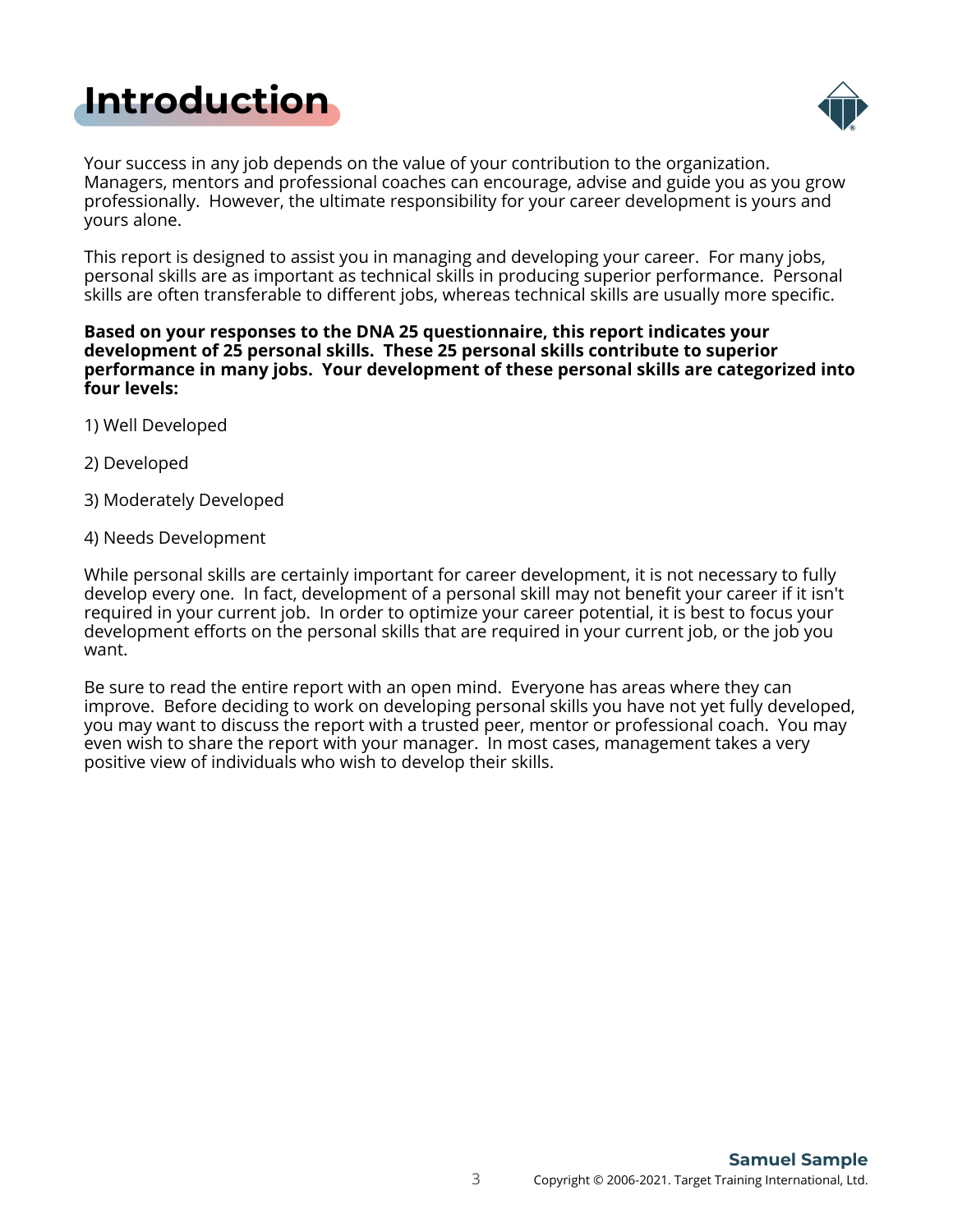# <span id="page-3-0"></span>**[Development Indicator](#page-1-0)**



#### **Based on Scores**

*This section of your report shows your development level of 25 personal skills based on your responses to the questionnaire.*

|                                      | $\mathbf 0$ | 10 | 20 | 30 | 40 | 50 | 60 | 70 | 80 | 90 | 100 |
|--------------------------------------|-------------|----|----|----|----|----|----|----|----|----|-----|
| <b>Flexibility</b>                   |             |    |    |    |    |    |    |    |    |    |     |
| <b>Conflict Management</b>           |             |    |    |    |    |    |    |    |    |    |     |
| <b>Creativity and Innovation</b>     |             |    |    |    |    |    |    |    |    |    |     |
| <b>Goal Orientation</b>              |             |    |    |    |    |    |    |    |    |    |     |
| <b>Customer Focus</b>                |             |    |    |    |    |    |    |    |    |    |     |
| <b>Negotiation</b>                   |             |    |    |    |    |    |    |    |    |    |     |
| <b>Understanding Others</b>          |             |    |    |    |    |    |    |    |    |    |     |
| <b>Self Starting</b>                 |             |    |    |    |    |    |    |    |    |    |     |
| <b>Futuristic Thinking</b>           |             |    |    |    |    |    |    |    |    |    |     |
| <b>Interpersonal Skills</b>          |             |    |    |    |    |    |    |    |    |    |     |
| <b>Conceptual Thinking</b>           |             |    |    |    |    |    |    |    |    |    |     |
| Leadership                           |             |    |    |    |    |    |    |    |    |    |     |
| <b>Influencing Others</b>            |             |    |    |    |    |    |    |    |    |    |     |
| <b>Personal Accountability</b>       |             |    |    |    |    |    |    |    |    |    |     |
| <b>Teamwork</b>                      |             |    |    |    |    |    |    |    |    |    |     |
| <b>Resiliency</b>                    |             |    |    |    |    |    |    |    |    |    |     |
| <b>Project Management</b>            |             |    |    |    |    |    |    |    |    |    |     |
| <b>Continuous Learning</b>           |             |    |    |    |    |    |    |    |    |    |     |
| <b>Decision Making</b>               |             |    |    |    |    |    |    |    |    |    |     |
| <b>Employee Development/Coaching</b> |             |    |    |    |    |    |    |    |    |    |     |
| <b>Diplomacy</b>                     |             |    |    |    |    |    |    |    |    |    |     |
| <b>Planning and Organizing</b>       |             |    |    |    |    |    |    |    |    |    |     |
| <b>Problem Solving</b>               |             |    |    |    |    |    |    |    |    |    |     |
| <b>Time and Priority Management</b>  |             |    |    |    |    |    |    |    |    |    |     |
| <b>Appreciating Others</b>           |             |    |    |    |    |    |    |    |    |    |     |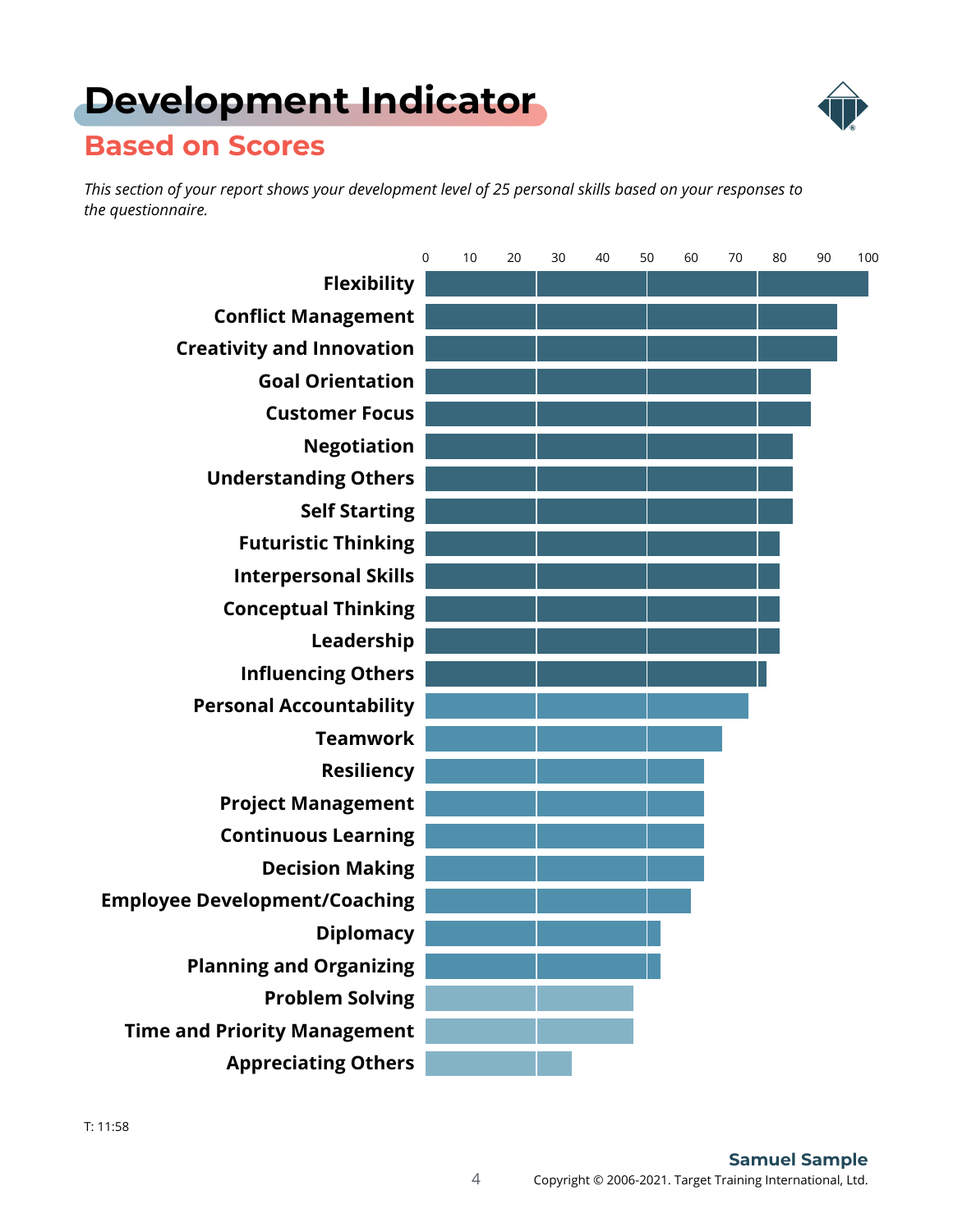# <span id="page-4-0"></span>**[Development Indicator](#page-1-0)**



#### **Based on Means**

*This section of your report shows your development level of 25 personal skills, based on your responses to the questionnaire. The 25 personal skills have been categorized into four levels, based on means and standard deviations.*

| <b>Flexibility</b>                   | $+34$ |                             |
|--------------------------------------|-------|-----------------------------|
| <b>Conflict Management</b>           | $+32$ |                             |
| <b>Goal Orientation</b>              | $+32$ |                             |
| <b>Creativity and Innovation</b>     | $+25$ | <b>Well Developed</b>       |
| <b>Futuristic Thinking</b>           | $+17$ |                             |
| <b>Customer Focus</b>                | $+16$ |                             |
| <b>Negotiation</b>                   | $+16$ |                             |
| <b>Understanding Others</b>          | $+15$ |                             |
| <b>Influencing Others</b>            | $+14$ |                             |
| <b>Self Starting</b>                 | $+14$ |                             |
| <b>Interpersonal Skills</b>          | $+12$ |                             |
| <b>Conceptual Thinking</b>           | $+10$ | <b>Developed</b>            |
| Leadership                           | $+10$ |                             |
| <b>Teamwork</b>                      | $+9$  |                             |
| <b>Personal Accountability</b>       | $+7$  |                             |
| <b>Resiliency</b>                    | $+1$  |                             |
| <b>Diplomacy</b>                     | $-2$  |                             |
| <b>Project Management</b>            | $-2$  |                             |
| <b>Continuous Learning</b>           | $-7$  | <b>Moderately Developed</b> |
| <b>Employee Development/Coaching</b> | $-12$ |                             |
| <b>Decision Making</b>               | $-16$ |                             |
| <b>Planning and Organizing</b>       | $-16$ |                             |
| <b>Problem Solving</b>               | $-17$ | <b>Needs Development</b>    |
| <b>Time and Priority Management</b>  | $-18$ |                             |
| <b>Appreciating Others</b>           | $-33$ |                             |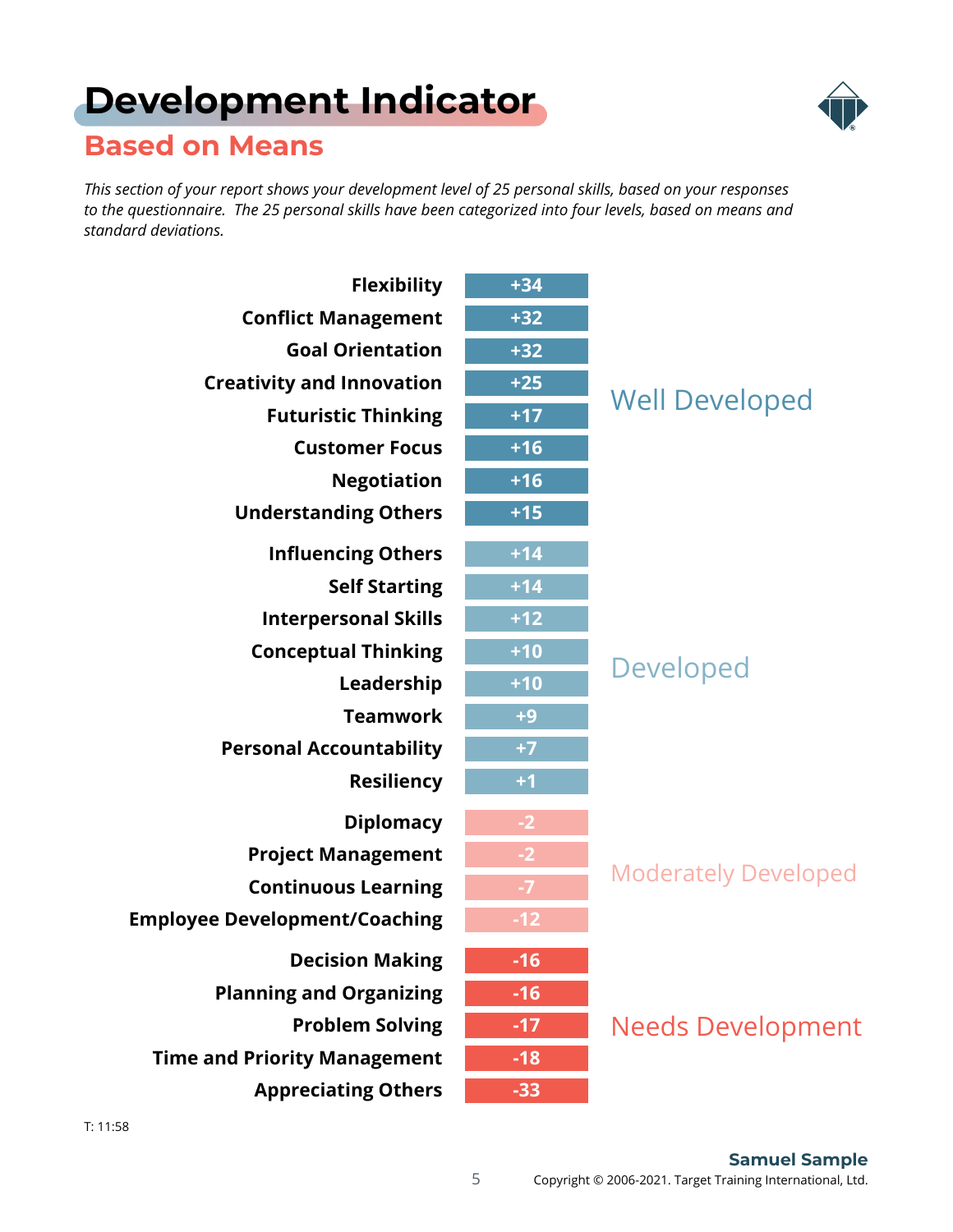

<span id="page-5-0"></span>*Your unique hierarchy of competencies is key to your success. Knowing what they are is essential to reaching your goals. The graphs below rank your competencies from top to bottom.*

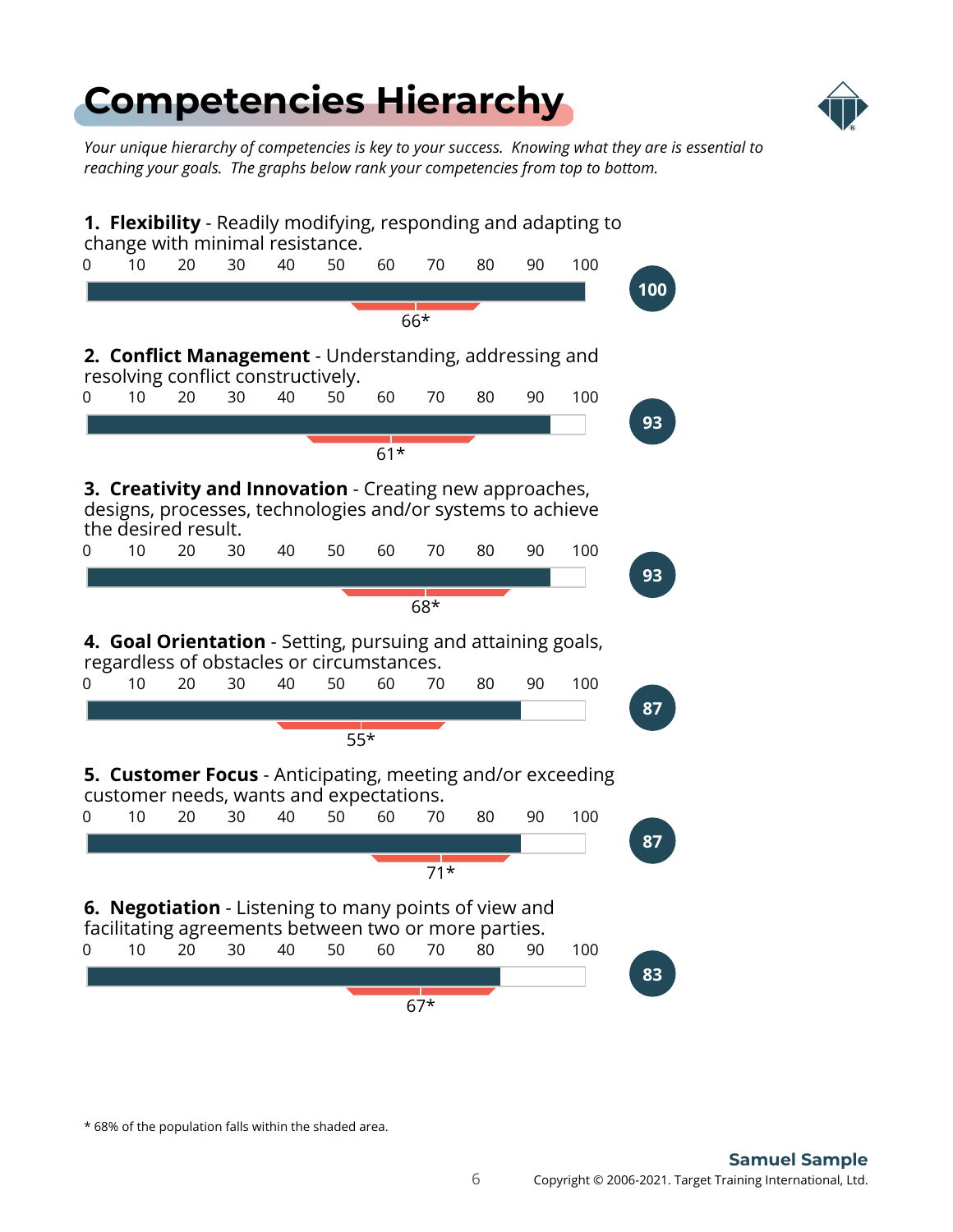

**7. Understanding Others** - Understanding the uniqueness and contributions of others.

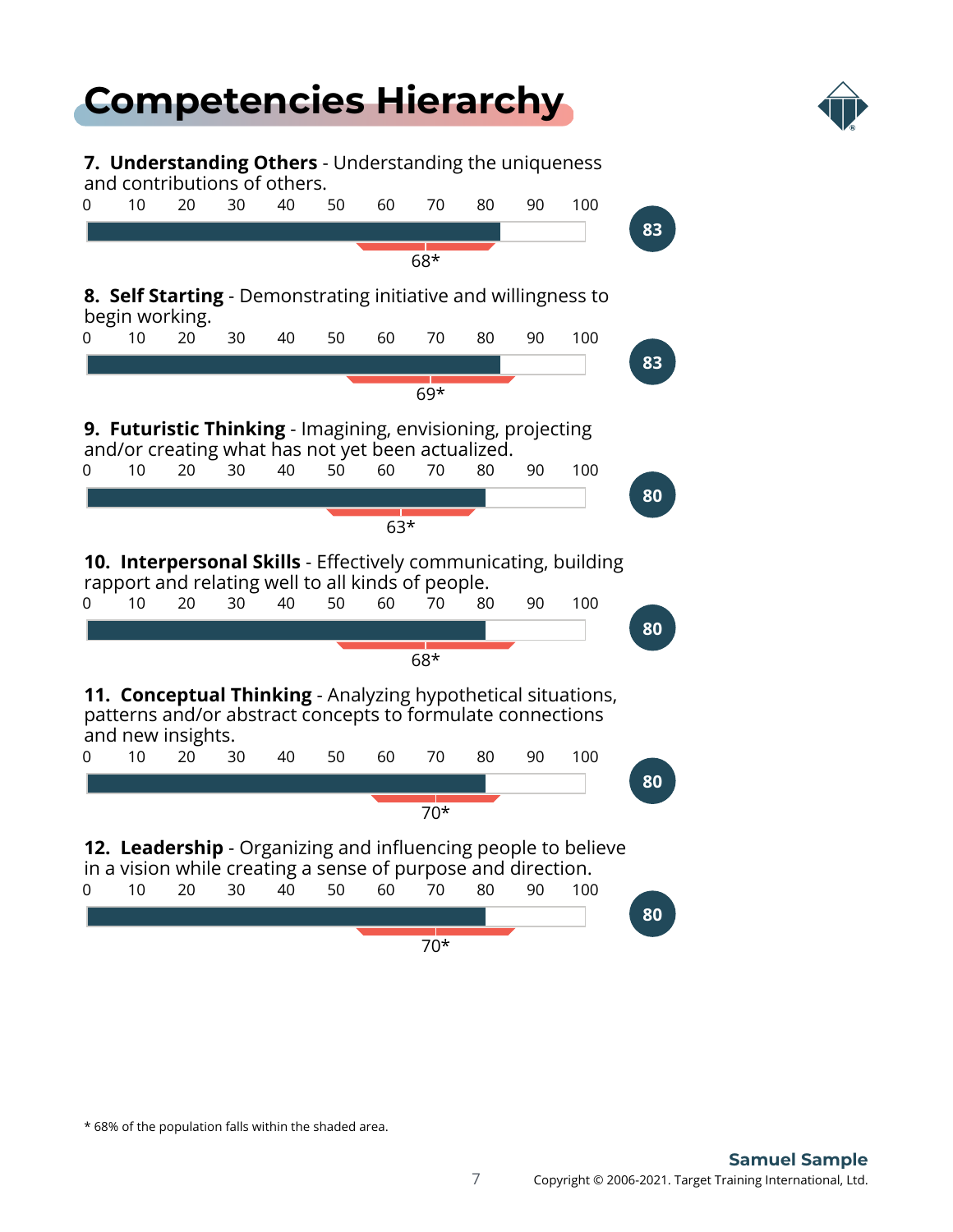

**13. Influencing Others** - Personally affecting others' actions, decisions, opinions or thinking.

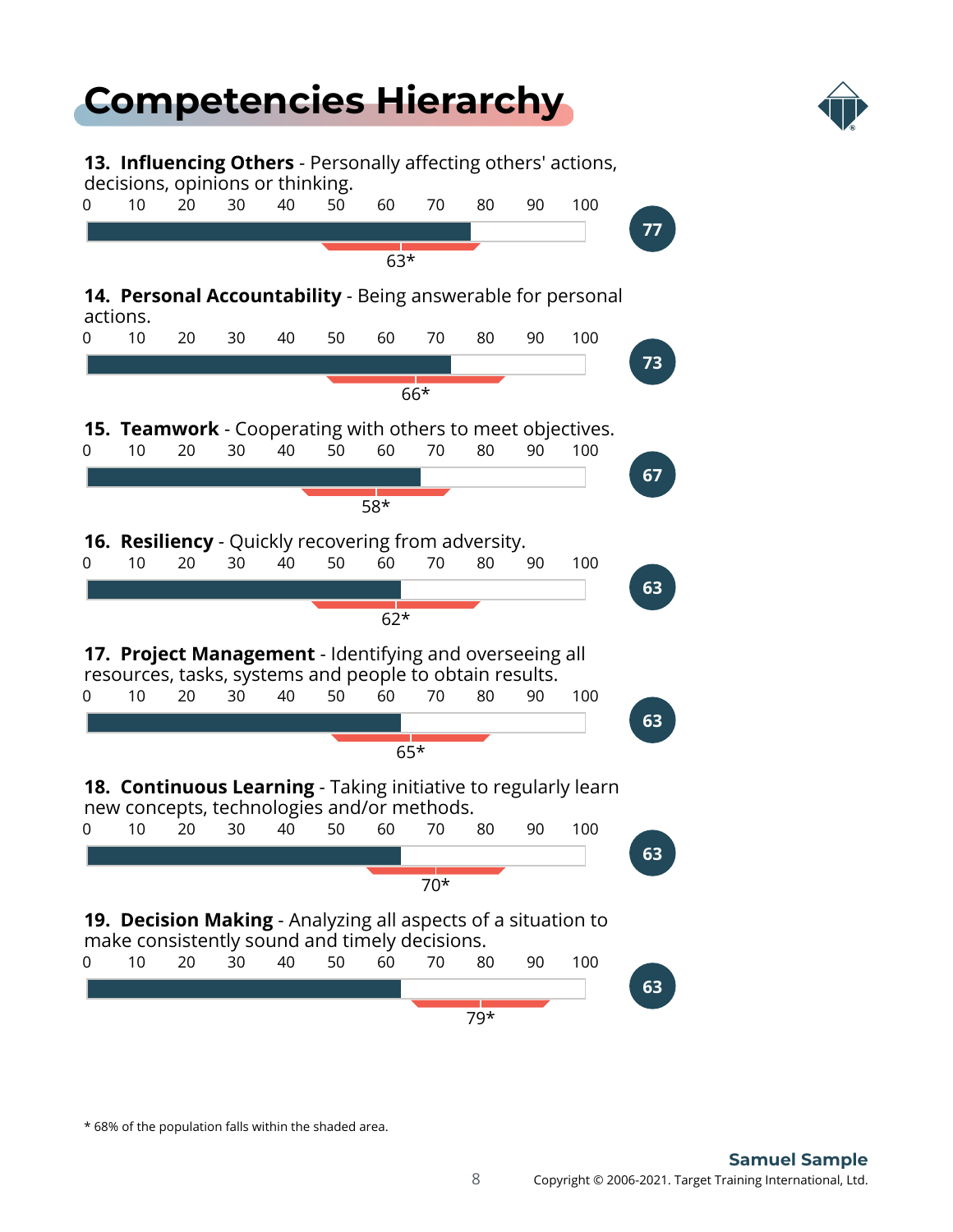

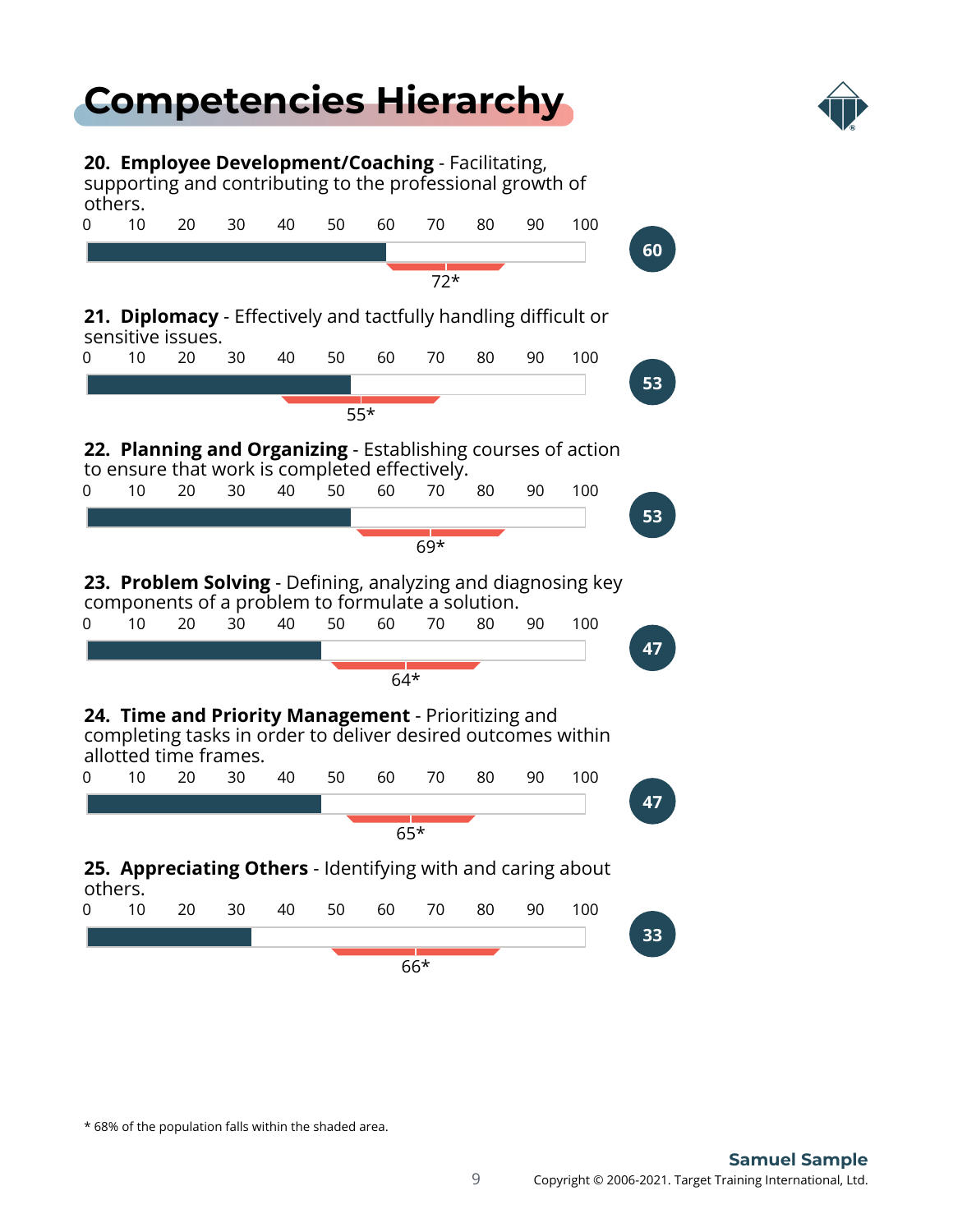

<span id="page-9-0"></span>*Your unique hierarchy of competencies is key to your success. Knowing what they are is essential to reaching your goals.*

- **1. Flexibility:** Readily modifying, responding and adapting to change with minimal resistance.
	- $\bullet$ Responds promptly to shifts in direction, priorities and schedules.
	- $\bullet$ Demonstrates agility in accepting new ideas, approaches and/or methods.
	- Effective in shifting priorities and tasks.  $\bullet$
	- Modifies methods or strategies to fit changing circumstances.  $\bullet$
	- Adapts personal style to work with different people.  $\bullet$
	- $\bullet$ Maintains productivity during transitions.
	- Embraces and/or champions a shift in activity.
	- Strives to adapt to situational demands.
	- Capable of changing or adjusting to meet particular or varied needs.  $\qquad \qquad \bullet$
	- Able to step outside their comfort zone and try something they haven't done before.
- **2. Conflict Management:** Understanding, addressing and resolving conflict constructively.
	- Readily identifies and addresses issues, concerns or conflicts.  $\bullet$
	- Recognizes opportunities for positive outcomes in conflict situations.  $\bullet$
	- Reads situations accurately to pinpoint critical issues.  $\bullet$
	- Listens to gain understanding of an issue from different perspectives.
	- Diffuses tension and effectively handles emotional situations.
	- Assists people in adversarial positions to identify common interests.
	- Strives to settle differences equitably.
	- Settles differences without damaging relationships.
	- Strives to limit the negative aspects of conflict while increasing the positive.
	- Focuses on enhancing learning and group outcomes, including effectiveness or  $\bullet$ performance.
- **3. Creativity and Innovation:** Creating new approaches, designs, processes, technologies and/or systems to achieve the desired result.
	- $\bullet$ Notices unique patterns, variables, processes, systems or relationships.
	- Expresses non-traditional perspectives and/or novel approaches.  $\bullet$
	- Synthesizes data, ideas, models, processes or systems to create new insights.  $\bullet$
	- Challenges established theories, methods and/or protocols.
	- Encourages and promotes creativity and innovation.
	- Modifies existing concepts, methods, models, designs, processes, technologies and systems.
	- Develops and tests new theories to explain or resolve complex issues.
	- Applies unorthodox theories and/or methods.
	- $\bullet$ Imagines new or revolutionary concepts, methods, models, designs, processes, technology, systems, products, services or industries.
	- Combines knowledge, curiosity, imagination, and evaluation to achieve desired results.  $\bullet$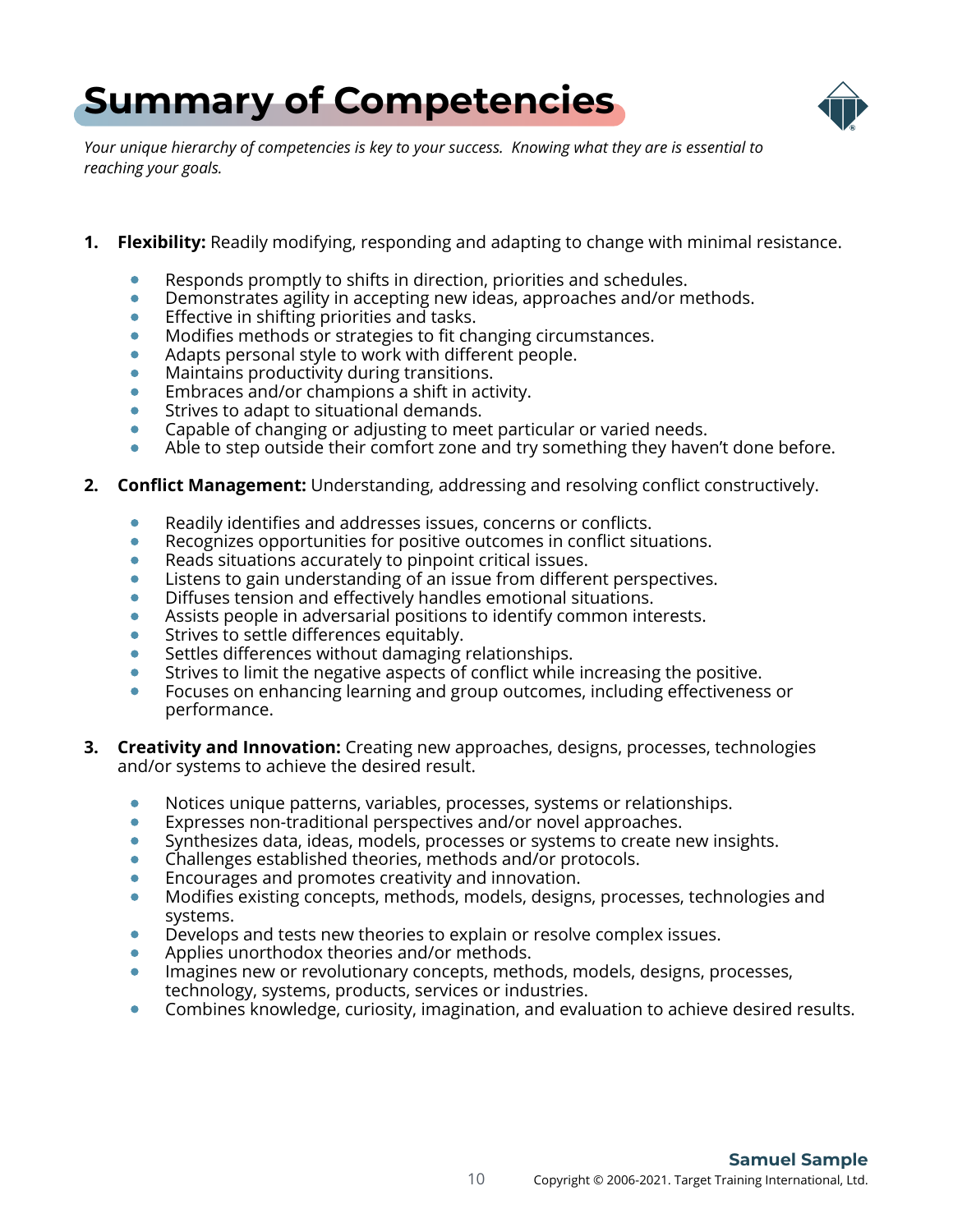

- **4. Goal Orientation:** Setting, pursuing and attaining goals, regardless of obstacles or circumstances.
	- Acts instinctively to achieve objectives without supervision.  $\bullet$
	- $\bullet$ Expends the necessary time and effort to achieve goals.
	- Recognizes and acts on opportunities to advance progress to meet goals.
	- Establishes and works toward ambitious and challenging goals.  $\bullet$
	- Develops and implements strategies to meet objectives.  $\bullet$
	- Measures effectiveness and performance to ensure results are attained.
	- Acts with a determination to achieve goals.
	- Demonstrates persistence in overcoming obstacles to meet objectives.
	- Takes calculated risks to achieve results.  $\bullet$
	- Employs a strategy that affects how they approach tasks and future projects.
- **5. Customer Focus:** Anticipating, meeting and/or exceeding customer needs, wants and expectations.
	- Strives to anticipate, identify and understand customers' wants, needs and concerns.  $\bullet$
	- Responds to customers with a sense of urgency.  $\bullet$
	- Follows through on customer requests.  $\qquad \qquad \bullet$
	- Is patient and courteous with customers.  $\qquad \qquad \bullet$
	- Resolves issues and complaints to the satisfaction of customers.
	- Expends extraordinary effort to satisfy customers.  $\bullet$
	- Develops relationships with customers.
	- Partners with customers to assist them in achieving their objectives.
	- Acts as an advocate for customers' needs.
	- Takes professional risks for the sake of customers' needs.  $\bullet$
- **6. Negotiation:** Listening to many points of view and facilitating agreements between two or more parties.
	- Understands both parties must get something they want before agreement is feasible.
	- Listens to identify and understand what each party wants.  $\bullet$
	- Determines what each party is willing to accept in an agreement.  $\bullet$
	- Establishes a non-threatening environment conducive to open communication for discussing possible terms of agreement.
	- Develops the terms for an agreement.
	- Ensures each party understands the terms of agreement.
	- Binds agreements between parties with verbal and/or written contracts.
	- Listens to all sides involved and ensures all parties understand the issues.
	- Allows all parties to express their viewpoints.
	- Facilitates mutually beneficial outcomes to satisfy various interests.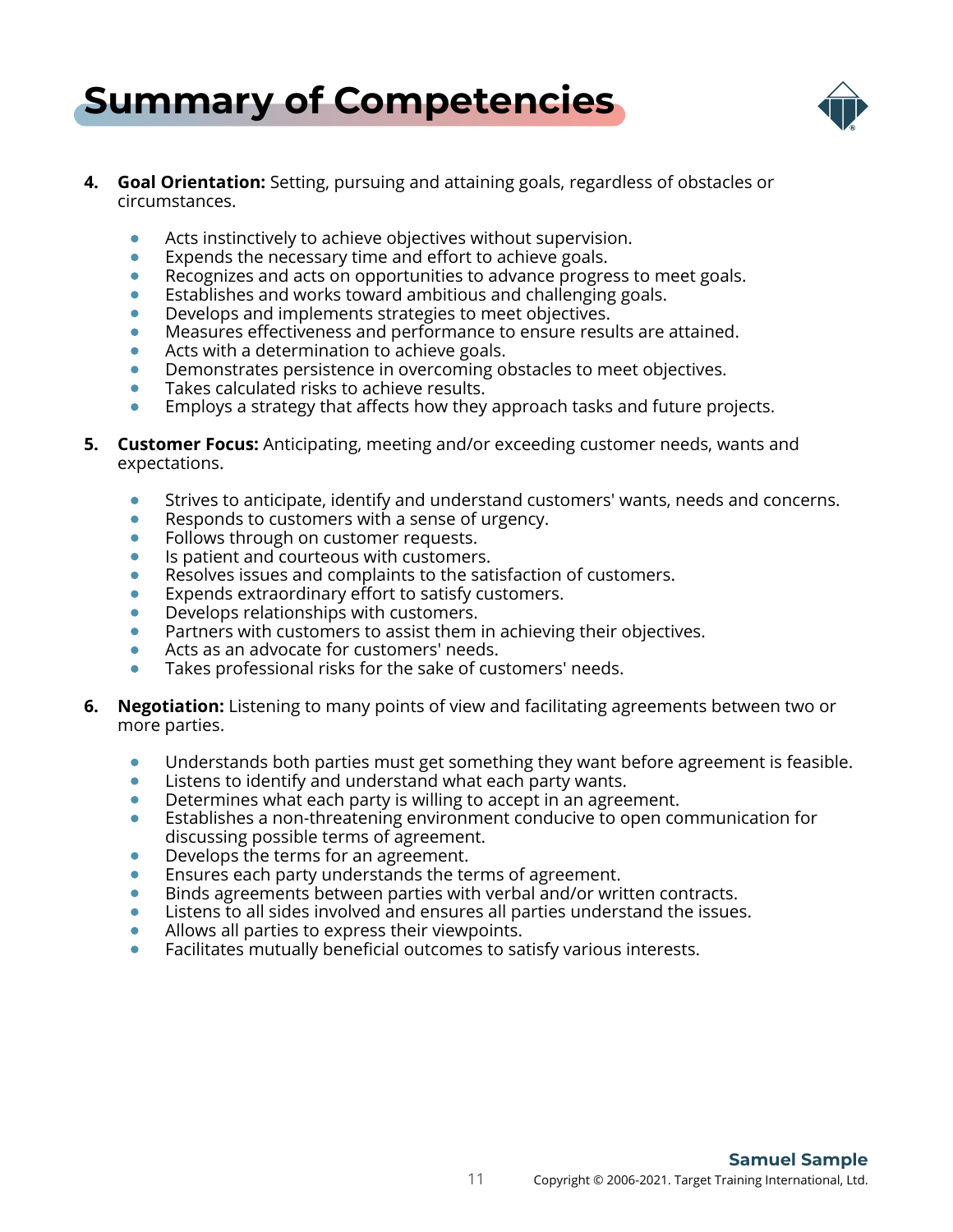

#### **7. Understanding Others:** Understanding the uniqueness and contributions of others.

- Demonstrates the ability to evaluate others.
- Strives to understand the unique qualities of all people.  $\bullet$
- $\bullet$ Evaluates many aspects of the people in his surroundings.
- Recognizes how other people can contribute.
- Accepts individuals' unique abilities and looks for ways for them to contribute.
- Utilizes feedback to identify strengths in other people.  $\bullet$
- Seeks to understand how certain decisions can impact others.
- Sees the unique contributions of colleagues.  $\bullet$
- Relates and connects with others.  $\bullet$
- Understands the unique motivations, needs and aspirations of others.  $\bullet$
- **8. Self Starting:** Demonstrating initiative and willingness to begin working.
	- Possesses a strong work ethic and belief in getting results.  $\bullet$
	- Takes initiative and does whatever it takes to achieve objectives.  $\bullet$
	- Projects self-assurance in getting the task started.  $\bullet$
	- Starts quickly to avoid setbacks.  $\bullet$
	- Asserts self in personal and professional life.  $\qquad \qquad \bullet$
	- Willing to begin working regardless of circumstances.
	- Accepts personal responsibility for achieving personal and professional goals.
	- Functions effectively and achieves results regardless of circumstances.  $\bullet$
	- $\bullet$ Takes initiative and acts without waiting for direction.
	- $\bullet$ Displays self-confidence, conscientiousness, assertiveness, persistence and is achievement-oriented.
- **9. Futuristic Thinking:** Imagining, envisioning, projecting and/or creating what has not yet been actualized.
	- Demonstrates an ability to connect the dots and see the big picture.
	- $\bullet$ Looks beyond the forces driving the current reality that may have long-term effects.
	- Utilizes foresight and intuitive perception as well as factual events to draw inferences.
	- Recognizes, supports and/or champions cutting-edge ideas.  $\bullet$
	- Anticipates future trends or events.
	- Envisions possibilities others may not.
	- Imagines and/or predicts changes in current reality based on deductive and conceptual  $\bullet$ reasoning.
	- Creates an environment where forward thinking is the norm not the exception.  $\bullet$
	- Envisions ideas that may be seen as unobtainable by others.  $\bullet$
	- $\bullet$ Mentally lives in the future and does not allow current technology to cloud their vision.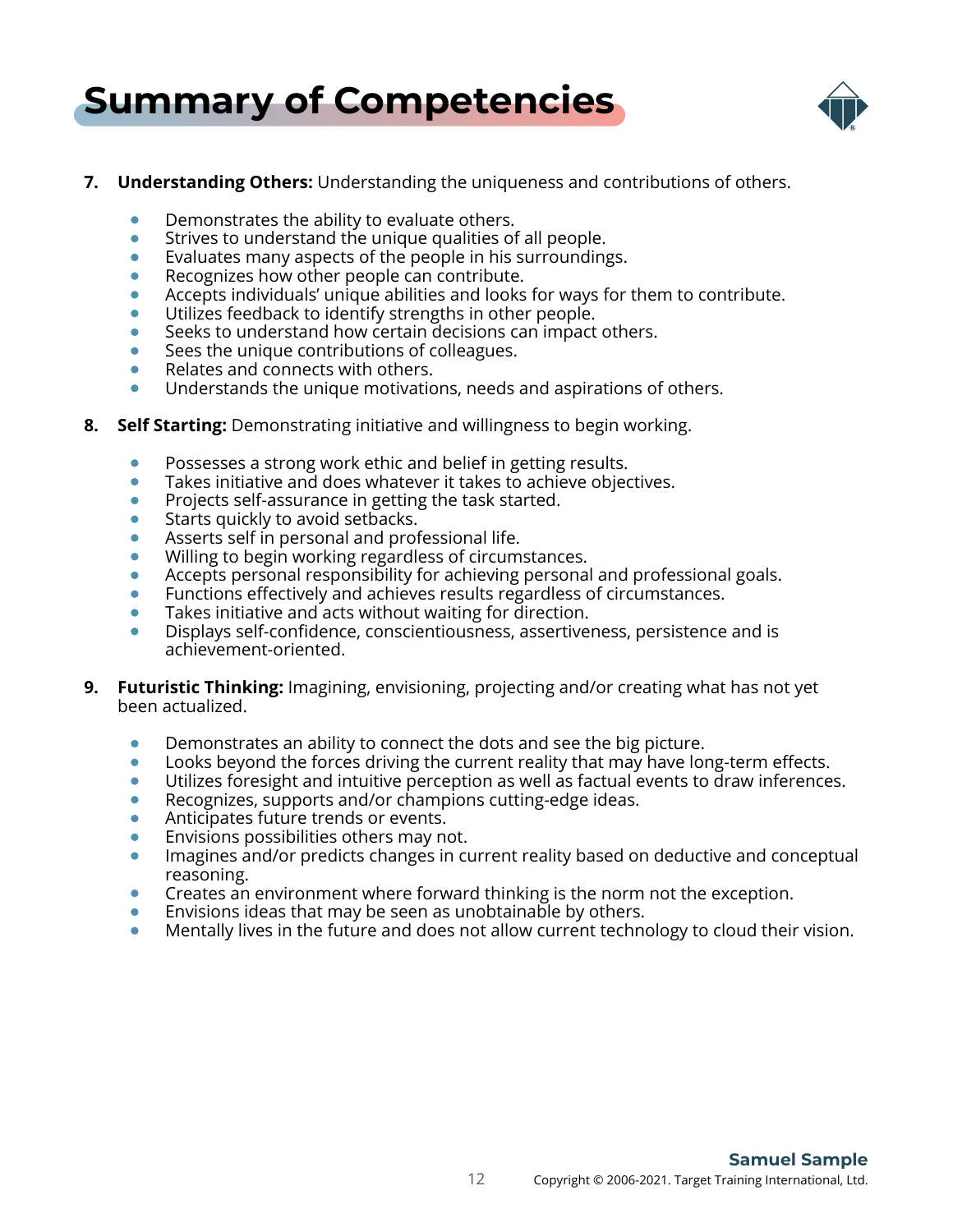



- **10. Interpersonal Skills:** Effectively communicating, building rapport and relating well to all kinds of people.
	- Strives for self-awareness in a social setting.  $\bullet$
	- $\bullet$ Demonstrates sincere interest in others.
	- Treats all people with respect, courtesy and consideration.
	- Respects differences in the attitudes and perspectives of others.  $\bullet$
	- Listens, observes and strives to gain understanding of others.
	- Communicates effectively.
	- Shows sensitivity to diversity issues.
	- Develops and maintains relationships with many different kinds of people regardless of differences.
	- Handles any situation gracefully by using non-verbal communication, in-depth questioning and listening skills.
	- $\bullet$ Recognizing other's perspectives, by actively listening, thus providing many views of a given situation.
- **11. Conceptual Thinking:** Analyzing hypothetical situations, patterns and/or abstract concepts to formulate connections and new insights.
	- Demonstrates the ability to identify patterns, themes or connections not noticed by  $\bullet$ others.
	- Gathers hypothetical or abstract concepts to formulate new insights.  $\bullet$
	- Evaluates many patterns to formulate connections.
	- Recognizes unique or unusual perspectives.
	- Envisions hypothetical situations to formulate new concepts.
	- Utilizes patterns to develop new ways to process information.  $\bullet$
	- Observes and analyzes data to create new methods, techniques or processes.
	- Sees new possibilities by dissecting the situation and examining the parts.
	- $\bullet$ Integrates issues and factors into a practical framework.
	- Understands a situation or problem by identifying patterns or connections, to address key underlying issues.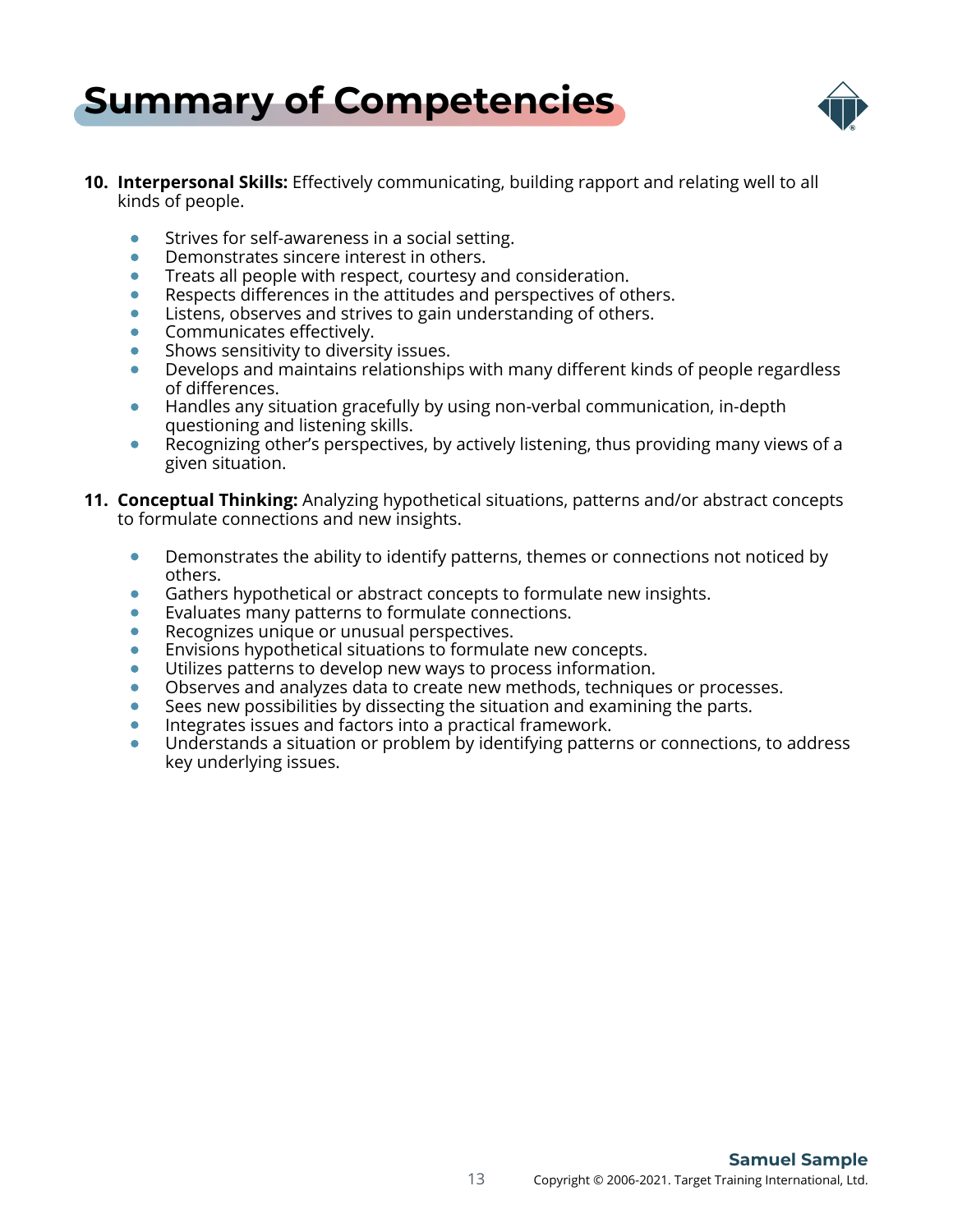



- **12. Leadership:** Organizing and influencing people to believe in a vision while creating a sense of purpose and direction.
	- Inspires others with compelling visions.  $\bullet$
	- $\bullet$ Takes risks for the sake of purpose, vision or mission.
	- Builds trust and demonstrates integrity with a noticeable congruence between words  $\bullet$ and actions.
	- Demonstrates optimism and positive expectations of others.
	- Delegates appropriate levels of responsibility and authority.  $\bullet$
	- Involves people in decisions that affect them.
	- Addresses performance issues promptly, fairly and consistently.
	- Adapts methods and approaches to create an environment to allow others to be  $\bullet$ successful.
	- $\bullet$ Makes decisions that are best for the organization and attempts to mitigate the negative consequences for people.
	- Demonstrates loyalty to constituents.  $\blacksquare$

#### **13. Influencing Others:** Personally affecting others' actions, decisions, opinions or thinking.

- $\bullet$ Utilizes the knowledge of others' needs, wants, beliefs, attitudes, and behavior to promote a concept, product or service.
- Builds trust and credibility before attempting to promote concepts, products or  $\bullet$ services.
- Understands and utilizes the behaviors of others to personally affect an outcome.
- Uses logic and reason to develop rational arguments that challenge current assumptions.
- Identifies and addresses the barriers that prevent people from seeing the benefits.  $\bullet$
- Adapts techniques to understand and meet the needs and wants of those being  $\bullet$ influenced.
- Understands the role self-awareness plays in influencing others.  $\bullet$
- Leverages a person in an indirect but important way.
- Produces effects on the actions, behavior and opinions of others.  $\bullet$
- Brings others to their way of thinking without force or coercion.

#### **14. Personal Accountability:** Being answerable for personal actions.

- $\bullet$ Demonstrates the ability to self evaluate.
- $\bullet$ Strives to take responsibility for his actions.
- Evaluates many aspects of his personal actions.  $\bullet$
- Recognizes when he has made a mistake.
- $\bullet$ Accepts personal responsibility for outcomes.
- Utilizes feedback.
- Observes and analyzes data to learn from mistakes.
- Sees new possibilities by examining personal performance.  $\bullet$
- Accepts responsibility for actions and results.  $\bullet$
- Willing to take ownership of situations.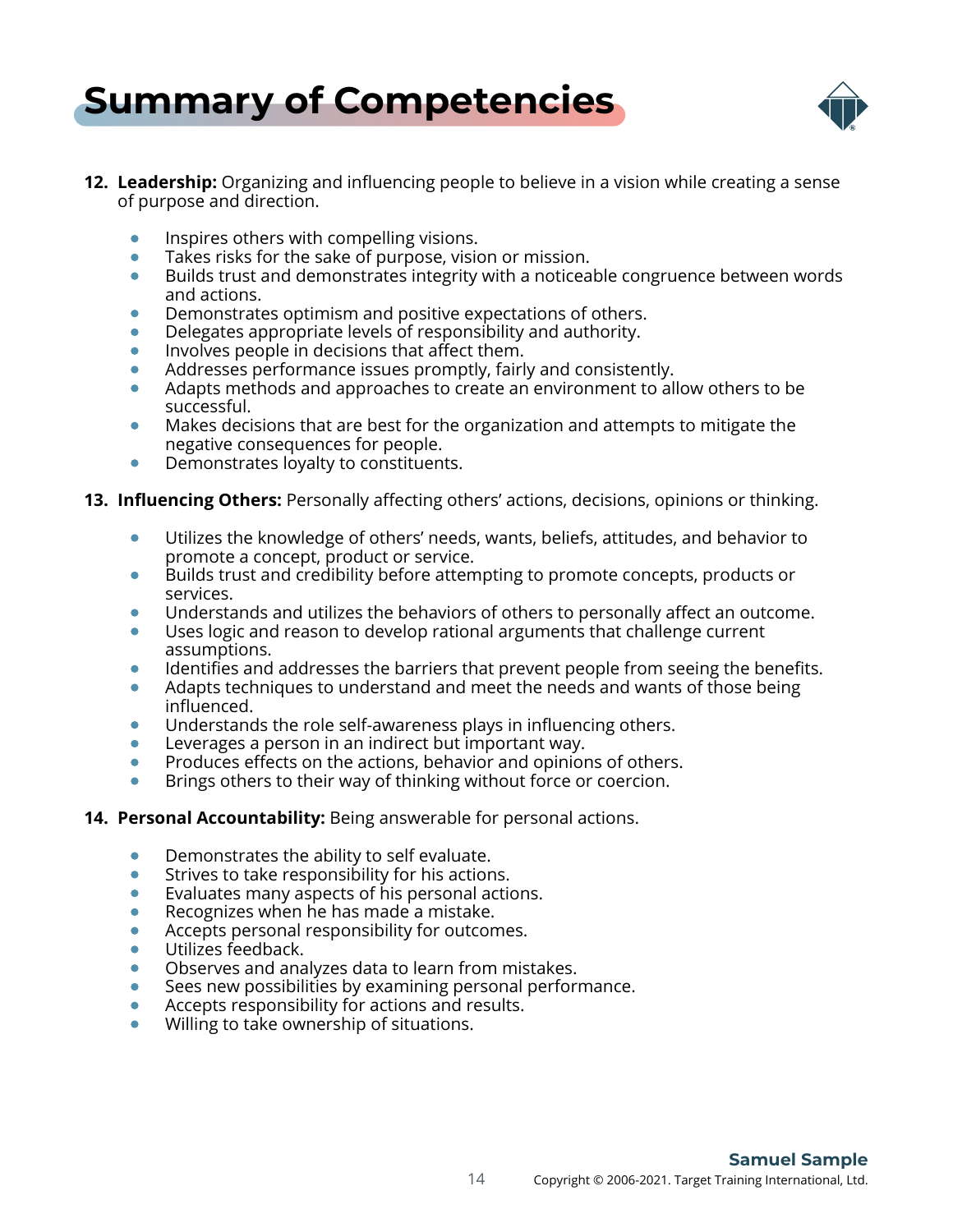

#### **15. Teamwork:** Cooperating with others to meet objectives.

- Respects team members and their individual perspectives.
- Makes team objectives a priority.  $\bullet$
- $\bullet$ Works toward consensus when team decisions are required.
- Meets agreed-upon deadlines on team assignments and commitments.
- Shares responsibility with team members for successes and failures.
- Keeps team members informed regarding projects.
- Supports team decisions.
- Recognizes and appreciates the contributions of team members.  $\bullet$
- Behaves in a manner consistent with team values and mission.
- Provides constructive feedback to team members.  $\bullet$
- Responds positively to feedback from team members.
- Raises and/or confronts issues limiting team effectiveness.
- **16. Resiliency:** Quickly recovering from adversity.
	- Demonstrates the ability to overcome setbacks.  $\bullet$
	- Strives to remain optimistic in light of adversity.  $\qquad \qquad \bullet$
	- Evaluates many aspects of the situations to create a positive outcome.  $\qquad \qquad \bullet$
	- Recognizes criticism is an opportunity to improve.  $\bullet$
	- Accepts setbacks and looks for ways to progress.
	- Utilizes feedback to forge forward.  $\bullet$
	- Seeks to understand how certain obstacles can impact results.
	- Sees the unique opportunities by overcoming challenges.
	- Swiftly works through the emotions and effects of stressful events.
	- Copes with the inevitable bumps in life.  $\bullet$
- **17. Project Management:** Identifying and overseeing all resources, tasks, systems and people to obtain results.
	- $\bullet$ Identifies all required components to achieve goals, objectives or results.
	- Demonstrates the ability to utilize the right people to complete the project.  $\bullet$
	- Establishes high performance standards.  $\bullet$
	- Holds people accountable and is focused on goals and priorities.  $\bullet$
	- Identifies barriers to objectives and removes them.
	- Delegates appropriate responsibilities and authority.
	- Ensures adequate resources are available to achieve objectives.
	- Makes decisions that benefit the outcome of the project.
	- Plans, organizes, motivates and controls resources, procedures and protocols to achieve specific goals.
	- Maintains the objectives while honoring designated constraints.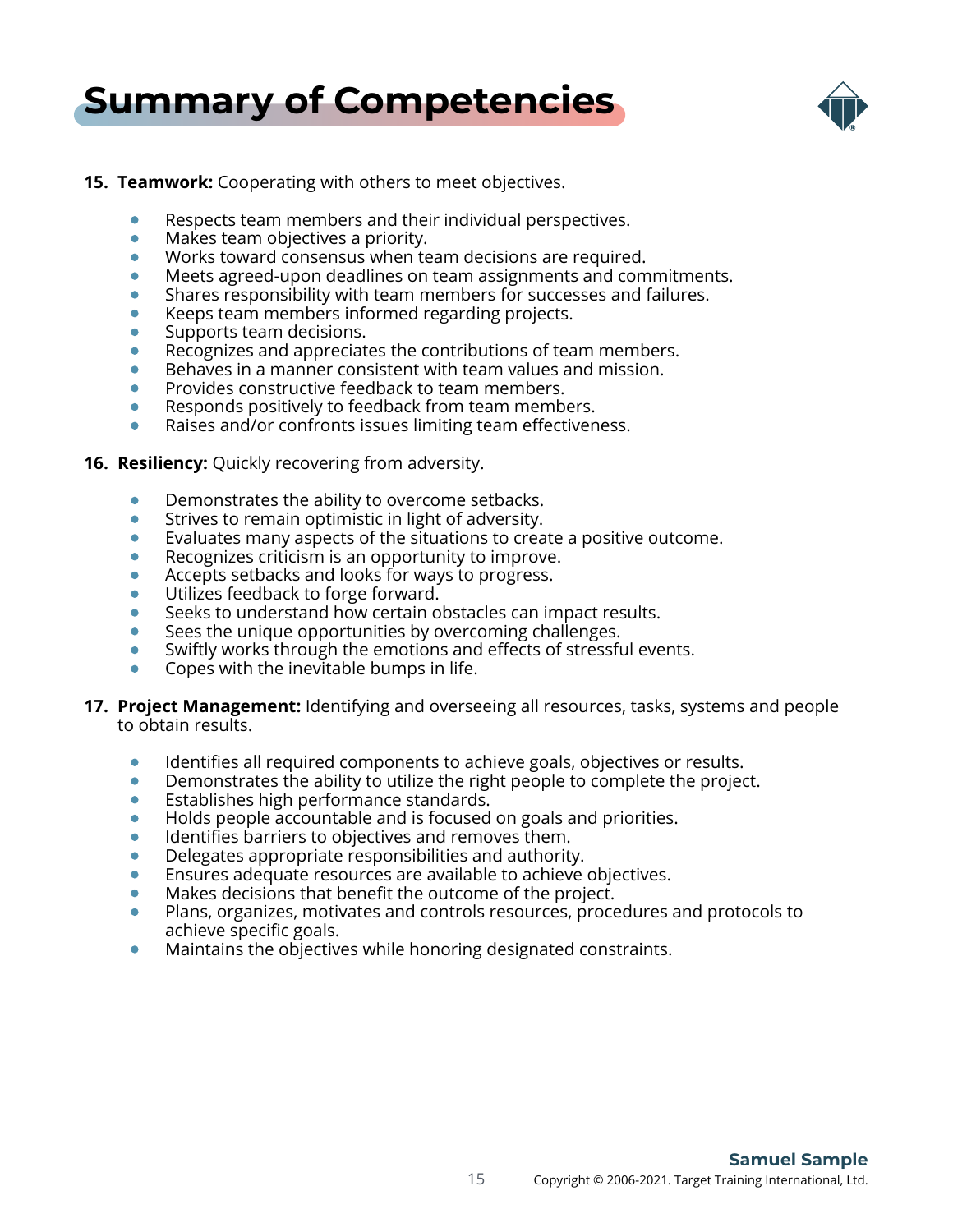



- **18. Continuous Learning:** Taking initiative to regularly learn new concepts, technologies and/or methods.
	- Demonstrates curiosity and enthusiasm for learning.  $\bullet$
	- $\bullet$ Takes initiative in acquiring and mastering the skills and knowledge requirements of a position.
	- Keeps abreast of current or new information through reading and other learning  $\bullet$ methods.
	- Actively interested in new technologies, processes and methods.  $\bullet$
	- Welcomes or seeks assignments requiring new skills and knowledge.
	- Expends considerable effort and/or time on learning.
	- Genuinely enjoys learning.  $\bullet$
	- Identifies opportunities to gain knowledge.
	- May be considered a knowledgeable resource by others.  $\bullet$
	- Enjoys new resources or methods for learning.
- **19. Decision Making:** Analyzing all aspects of a situation to make consistently sound and timely decisions.
	- $\bullet$ Demonstrates an ability to make thorough decisions in a timely manner.
	- Gathers relevant input and develops a rationale for making decisions.  $\qquad \qquad \bullet$
	- Evaluates the impact or consequences of decisions before making them.
	- Acts decisively once all aspects have been analyzed.  $\bullet$
	- Focuses on timely decisions after the situations have been completely diagnosed.
	- Willing to update decisions if more information becomes available.
	- Provides a rationale for decisions when necessary.  $\bullet$
	- Systematically analyzes information before making a decision.  $\bullet$
	- Looks at all aspects of a situation including historical components.  $\bullet$
	- Asks the right questions rather than making assumptions to produce a timely decision.  $\bullet$
- **20. Employee Development/Coaching:** Facilitating, supporting and contributing to the professional growth of others.
	- $\bullet$ Inspires confidence in others' ability to grow professionally.
	- Identifies and facilitates developmental opportunities.  $\bullet$
	- Encourages initiative and improvement.
	- Provides opportunities for enhancement.
	- Gives new and challenging work assignments.
	- Acknowledges and praises improvements.
	- Supports, coaches and mentors the development of others.
	- Views mistakes as opportunities for learning.  $\bullet$
	- Promotes learning and professional growth.
	- Understands the uniqueness and current level of each participant.  $\bullet$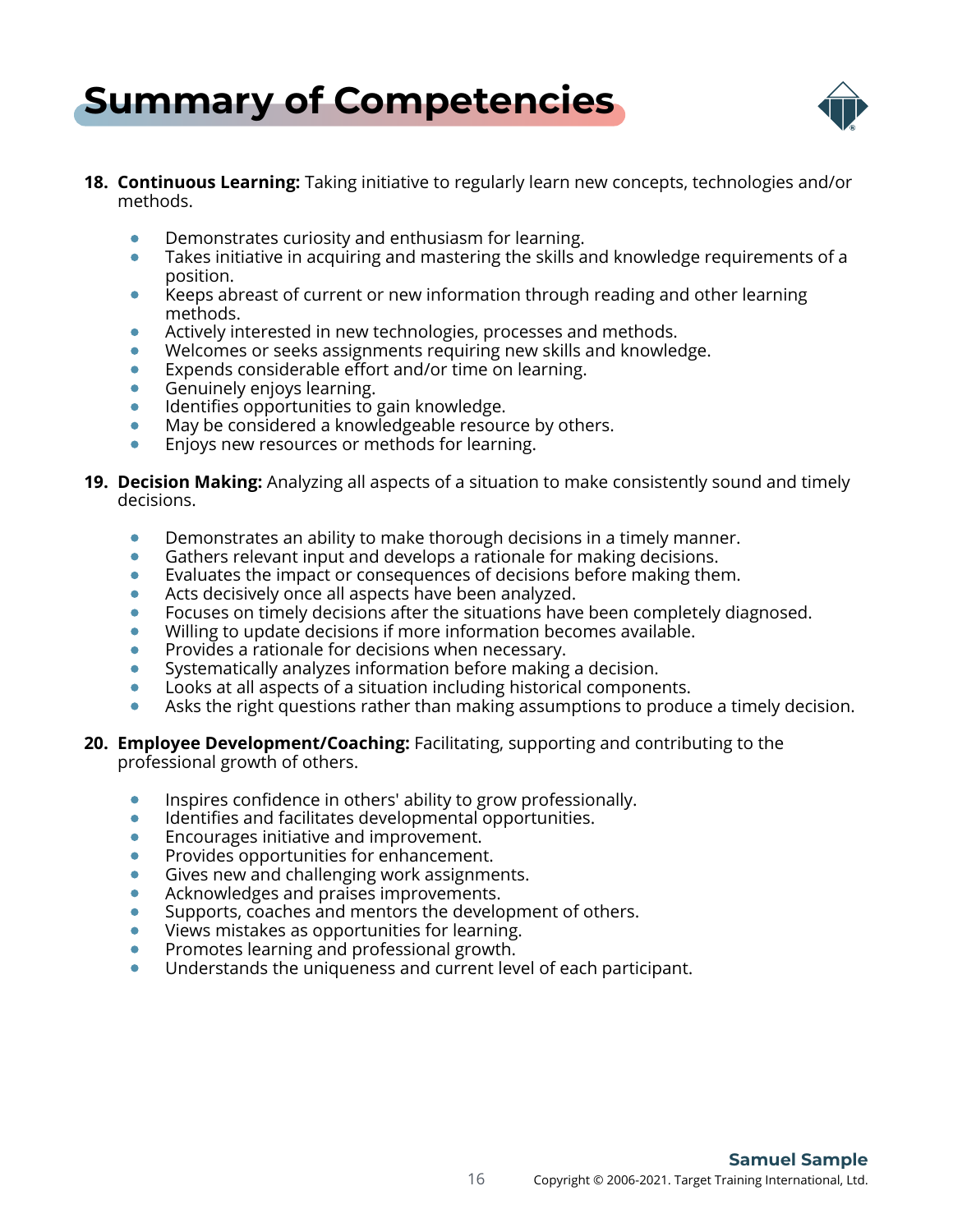

#### **21. Diplomacy:** Effectively and tactfully handling difficult or sensitive issues.

- Effectively utilizes tact and diplomacy in working with people across hierarchical, functional and/or cultural borders.
- Understands cultural, climate and organizational issues.  $\bullet$
- Adapts conduct and communications to "politically correct" standards.
- Effectively leverages networks of influence to enable progress.
- Is sensitive to the needs of special interest groups within organizations.  $\bullet$
- Builds relationships and networks with key people of influence.
- Provides advice, counsel and mentoring on organizational issues.  $\bullet$
- Utilizes both formal and informal networks internally to obtain support and achieve results.
- Expresses the context of a situation in a non-confrontational or positive manner.  $\bullet$
- **22. Planning and Organizing:** Establishing courses of action to ensure that work is completed effectively.
	- Works effectively within established systems.  $\bullet$
	- Utilizes logical, practical and efficient approaches.  $\qquad \qquad \bullet$
	- Prioritizes tasks for optimum productivity.  $\qquad \qquad \bullet$
	- Develops procedures, processes and systems for order, accuracy, efficiency and  $\bullet$ productivity.
	- Anticipates probable effects, outcomes and risks.  $\bullet$
	- Develops contingency plans to minimize waste, error and risk.
	- Allocates, adjusts and manages resources according to priorities.
	- Monitors implementation of plans and makes adjustments as needed.  $\bullet$
	- Establishes action plans to ensure desired results.  $\bullet$
	- Allows for practical, systematic and organized conclusions.
- **23. Problem Solving:** Defining, analyzing and diagnosing key components of a problem to formulate a solution.
	- Anticipates, identifies and resolves problems or obstacles.
	- $\bullet$ Utilizes logical processes to analyze and solve problems.
	- Defines the causes, effects, impact and scope of problems.  $\bullet$
	- Identifies the multiple components of problems and their relationships.
	- Prioritizes steps to a solution.  $\bullet$
	- Defines and develops criteria for optimum solutions.
	- Evaluates the potential impact of possible solutions.
	- Looks for specific goals, clearly defined solution paths, and/or clear expected solutions.
	- $\bullet$ Allows for initial planning including some abstract thinking to come up with creative solutions.
	- Understands and defines the problem before jumping to a solution.  $\bullet$